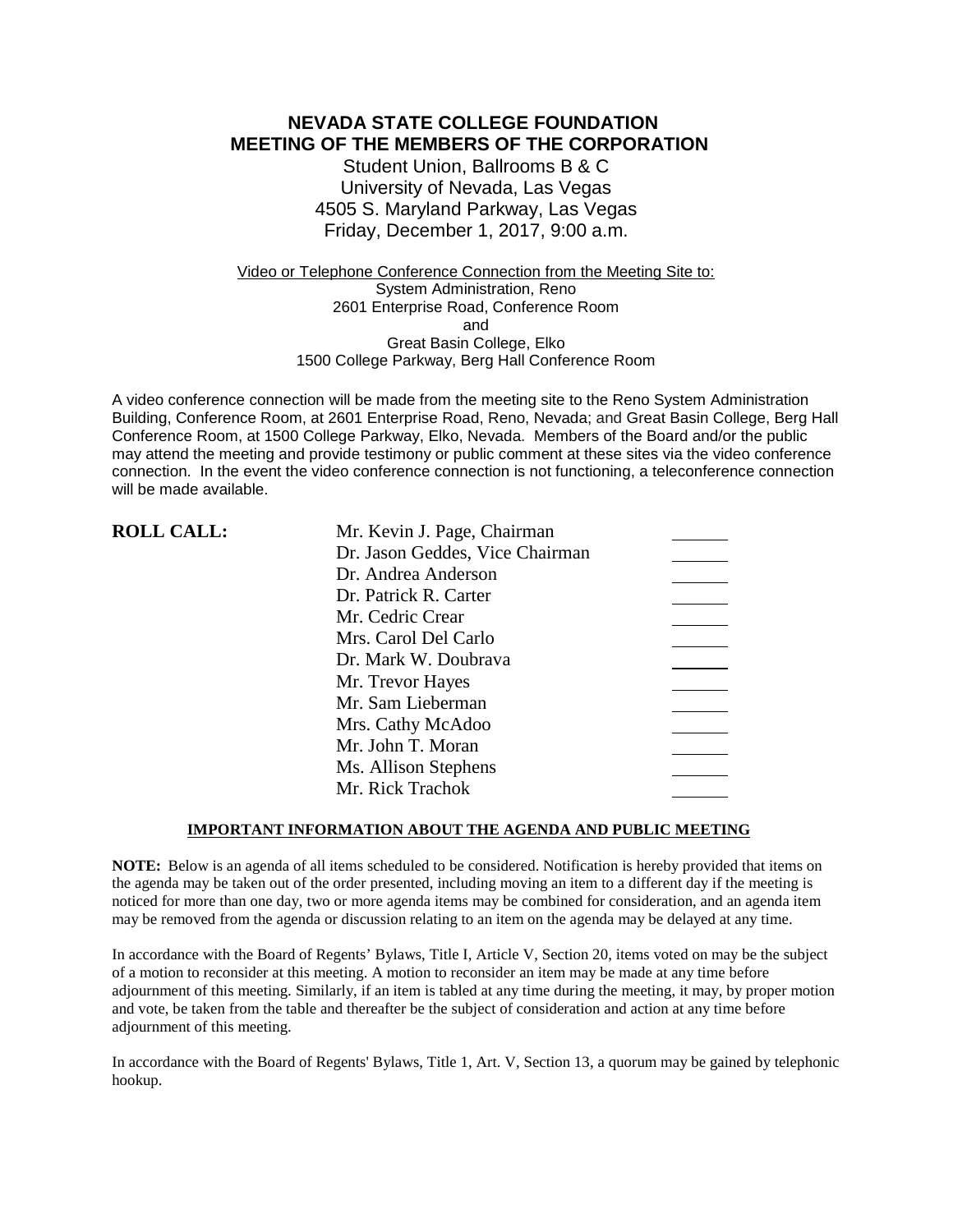Some agenda items are noted as having accompanying reference material. Reference material may be accessed on the electronic version of the agenda by clicking the reference link associated with a particular item. The agenda and associated reference material may also be accessed on the Internet by visiting the Board of Regents' website at:

<http://system.nevada.edu/Nshe/index.cfm/administration/board-of-regents/meeting-agendas/>

Many public libraries have publicly accessible computer terminals. Copies of the reference material and any additional support materials that are submitted to the Board of Regents' Office and then distributed to the members of the Board of Regents after the mailing of this agenda but before the meeting, will be made available as follows: 1. Copies of any such materials are available at the Board of Regents' Office at 2601 Enterprise Road, Reno, Nevada and the Board of Regents' Office at 4300 South Maryland Parkway, Las Vegas, Nevada. A copy may be requested by calling Angela R. Palmer at (775) 784-4958; 2. Copies of any such materials will also be available at the meeting site.

Reasonable efforts will be made to assist and accommodate physically disabled persons attending the meeting. Please call the Board office at (775) 784-4958 in advance so that arrangements may be made.

## **1. PUBLIC COMMENT INFORMATION ONLY**

Public comment will be taken during this agenda item. No action may be taken on a matter raised under this item until the matter is included on an agenda as an item on which action may be taken. Comments will be limited to three minutes per person. Persons making comment will be asked to begin by stating their name for the record and to spell their last name. The Chairman may elect to allow additional public comment on a specific agenda item when that agenda item is being considered.

In accordance with Attorney General Opinion No. 00-047, as restated in the Attorney General's Open Meeting Law Manual, the Chairman may prohibit comment if the content of that comment is a topic that is not relevant to, or within the authority of, the Board of Regents, or if the content is willfully disruptive of the meeting by being irrelevant, repetitious, slanderous, offensive, inflammatory, irrational or amounting to personal attacks or interfering with the rights of other speakers.

## **2. ANNUAL REPORT FOR POSSIBLE ACTION**

The Nevada State College (NSC) Foundation requests approval of its Annual Report, including the Annual Gift Report, as presented by Dan Stewart, Chair of the NSC Foundation. *[\(Ref. NSC-2\)](https://nshe.nevada.edu/wp-content/uploads/file/BoardOfRegents/Agendas/2017/nov-mtgs/foundation-refs/nsc/NSC-2.pdf)*

The members of the Board of Trustees of the NSC Foundation have selected the following individuals to serve as the officers of the Foundation from January 1, 2018, through December 31, 2018:

> Dan Stewart, Chairman Sherry Colquitt, Secretary Charles Rinehart, Treasurer

## **3. OFFICERS INFORMATION ONLY**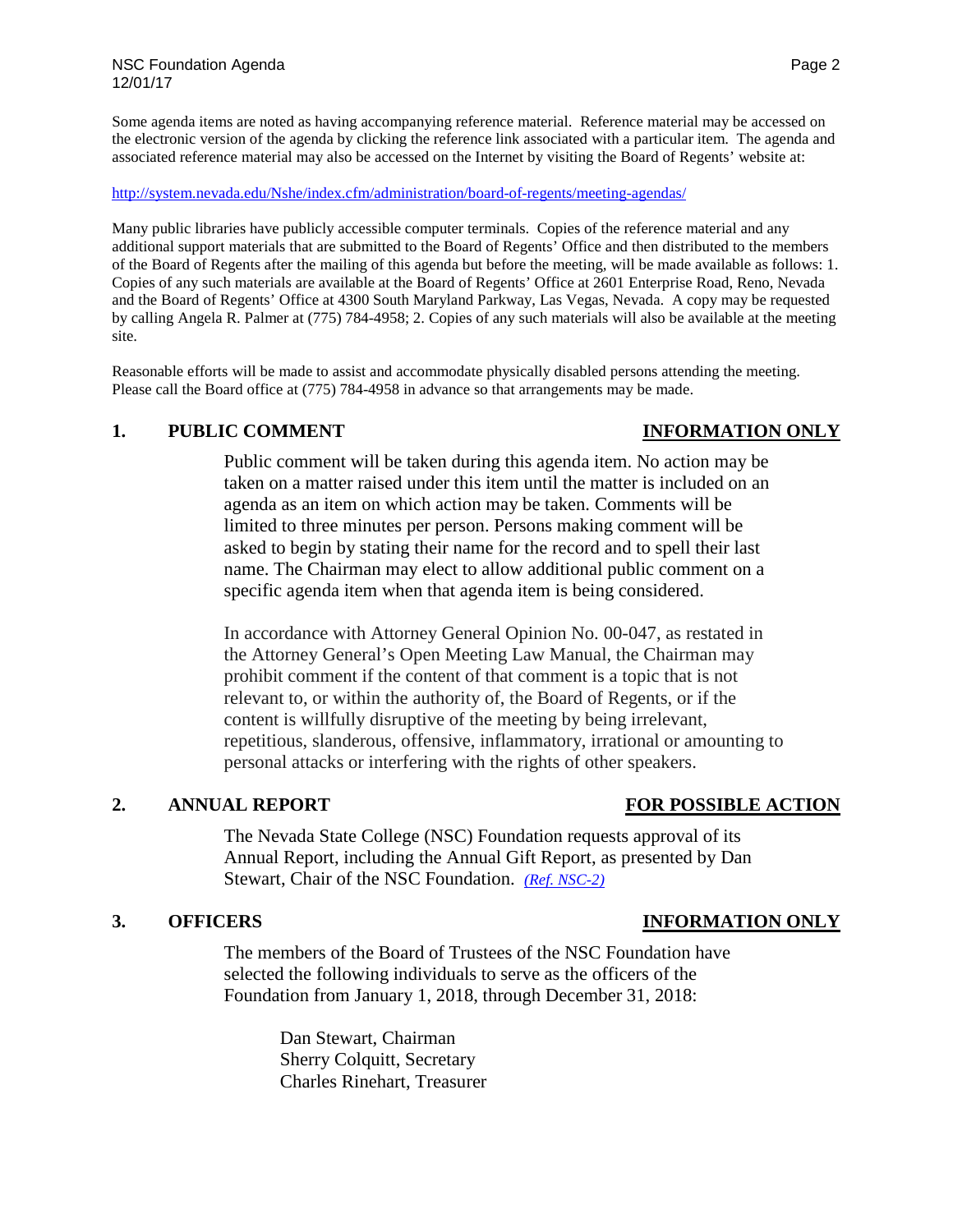## **4. CONSENT ITEMS FOR POSSIBLE ACTION**

Consent items will be considered together and acted on in one motion unless an item is removed to be considered separately by the Chairman.

## **4a. FINANCIAL STATEMENTS AND FOR POSSIBLE ACTION MANAGEMENT LETTER**

# The NSC Foundation requests approval of the NSC Foundation Financial Statements and Management Letter for the year ended June 30, 2017, along with the top 10 payee schedule. *[\(Refs. NSC-4a\(1\)](https://nshe.nevada.edu/wp-content/uploads/file/BoardOfRegents/Agendas/2017/nov-mtgs/foundation-refs/nsc/NSC-4a(1).pdf) and [NSC-4a\(2\)\)](https://nshe.nevada.edu/wp-content/uploads/file/BoardOfRegents/Agendas/2017/nov-mtgs/foundation-refs/nsc/NSC-4a(2).pdf)*

## **4b. REAPPOINTMENTS FOR POSSIBLE ACTION**

The NSC Foundation requests approval of the reappointment of the following individuals to the NSC Board of Trustees for 3-year terms beginning January 1, 2018:

> Alfredo Alonso Jeffrey Burr Dane Carter James Gibson Dan Shaw Dan Stewart

Note: The following individuals are also serving as trustees.

Second Year

Hannah Brown Glenn Christenson Sherry Colquitt Daniel Gerety David Grant William Martin Richard Perkins Tony Sanchez William Wortman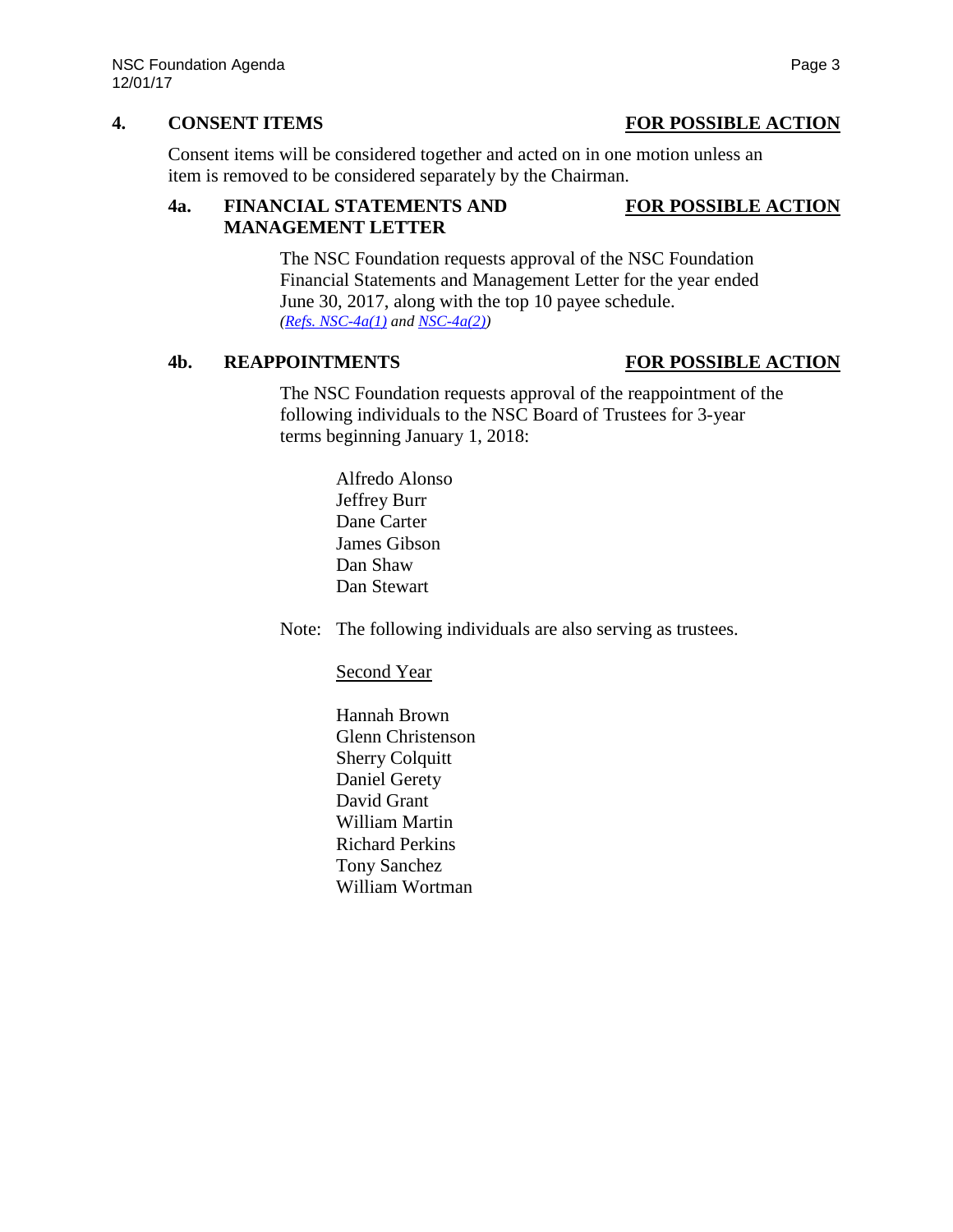## **4. CONSENT ITEMS –** *(Continued)* **FOR POSSIBLE ACTION**

### **4b. REAPPOINTMENTS –** *(Continued)* **FOR POSSIBLE ACTION**

Third Year

Mike Benjamin Tim Brooks Teresa Conley Tom Cordy John Gibson Elaine Hodgson Daline Januik Marilyn Jentzen Charlie Rinehart Layne Rushforth

### **5. NEW BUSINESS INFORMATION ONLY**

Items for consideration at future meetings may be suggested. Any discussion of an item under "New Business" is limited to description and clarification of the subject matter of the item, which may include the reasons for the request.

### **6. PUBLIC COMMENT INFORMATION ONLY**

Public comment will be taken during this agenda item. No action may be taken on a matter raised under this item until the matter is included on an agenda as an item on which action may be taken. Comments will be limited to three minutes per person. Persons making comment will be asked to begin by stating their name for the record and to spell their last name. The Chairman may elect to allow additional public comment on a specific agenda item when that agenda item is being considered.

In accordance with Attorney General Opinion No. 00-047, as restated in the Attorney General's Open Meeting Law Manual, the Chairman may prohibit comment if the content of that comment is a topic that is not relevant to, or within the authority of, the Board of Regents, or if the content is willfully disruptive of the meeting by being irrelevant, repetitious, slanderous, offensive, inflammatory, irrational or amounting to personal attacks or interfering with the rights of other speakers.